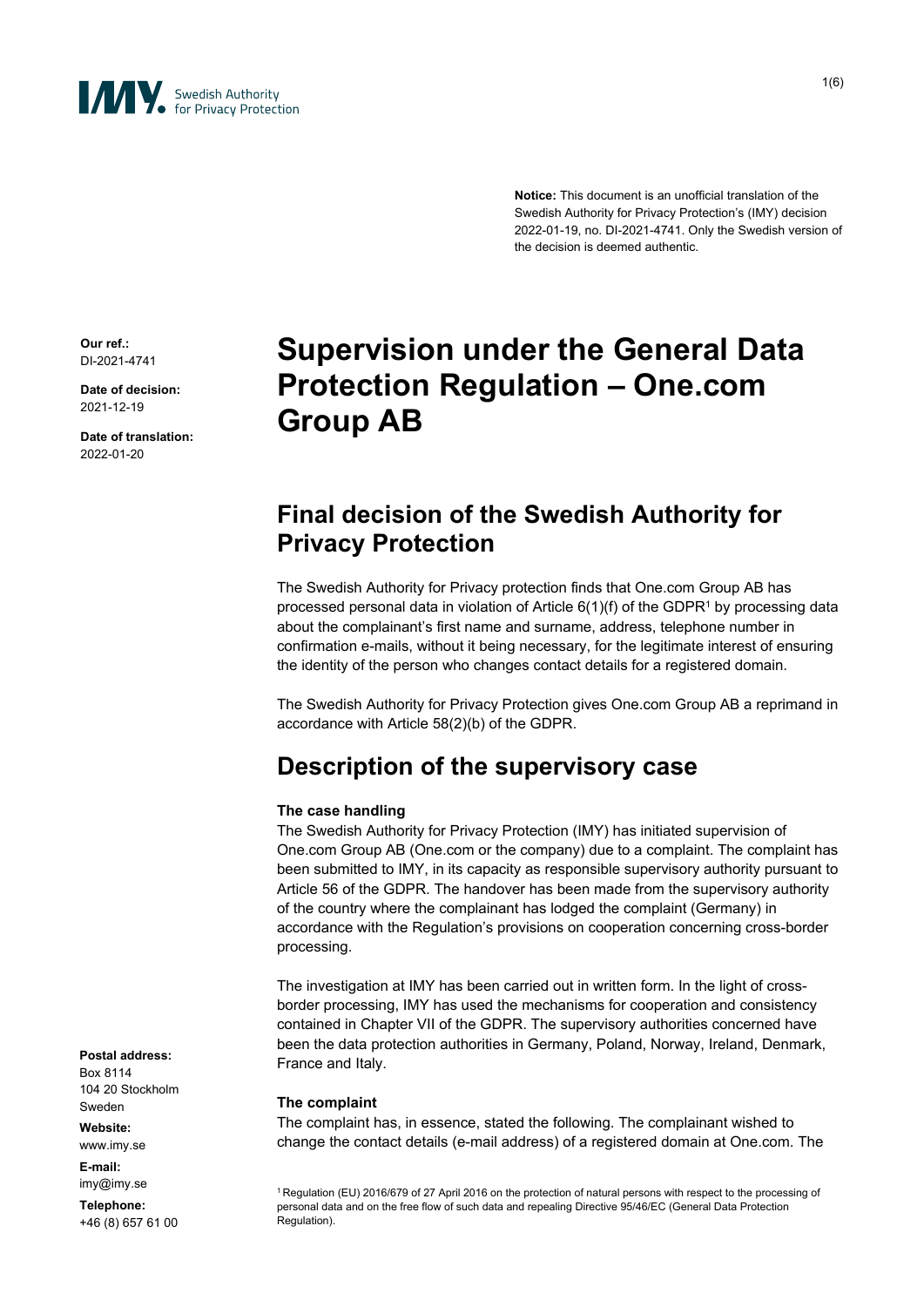complainant contacted the company and informed that the previously registered e-mail address would need to be changed due to inactivity. The complainant was then asked to complete a form and attach a copy of their identity document. The e-mail address previously provided by the complainant had, at that time, been inactive for approximately three years. After the change of contact information (e-mail address) the company sent out a confirmation e-mail about the change to both the previous and the new e-mail address. The confirmation e-mail contained the complainant's personal data. Since the complainant has not been using the previously provided e-mail address for several years, they considers that the verification mailing to the previously given address is a violation of the GDPR. The complainant further states that they have not given consent to the processing and that the data may have been disclosed to unauthorized persons.

#### **What One.com has stated**

One.com has, in essence, stated the following.

One.com is the controller of the personal data concerned in the complaint.

It is correct that a confirmation e-mail is sent out when a domain owner wishes to change contact details (e-mail address). The e-mail contains the complainant's first name and surname, address, telephone number and e-mail address.

The company states that the lawful basis for sending personal data to both the previous and the new e-mail address is Article 6(1)(f) (legitimate interests). The purpose of the processing is to ensure the identity of the account holder, that changes to contact details (e-mail address) are done at the initiative of the account owner and to ensure that the holder of the new e-mail address receives information and accepts that it is linked to an account at One.com (this should be the same person). The company states that the procedure also ensures that the company fulfils its contractual obligations towards the account holder. Thus, according to the company, there is also a commercially justified purpose.

When an account is created on One.com, one of the main elements is the e-mail address to which the account is linked. The company informs anyone who creates a new account that the account is linked to the e-mail address provided by the account creator. The company, therefore, considers itself transparent with its personal data processing.

As the mailings only contain necessary, general personal data, the company states that the rights and freedoms of the data subjects do not override the legitimate purposes of the company.

As an account is linked to the e-mail address initially provided by the account creator, the company uses a copy of the account holder's identity document together with email verification as a two-factor authentication. It is done to ensure that the change of contact details (e-mail address) is approved by the account holder and to ensure that the company complies with its obligations towards the account holder under the agreement. Only a copy of an identity document could not fulfil the same purpose.

#### **Summary of the company's statements**

*The purpose of the data processing*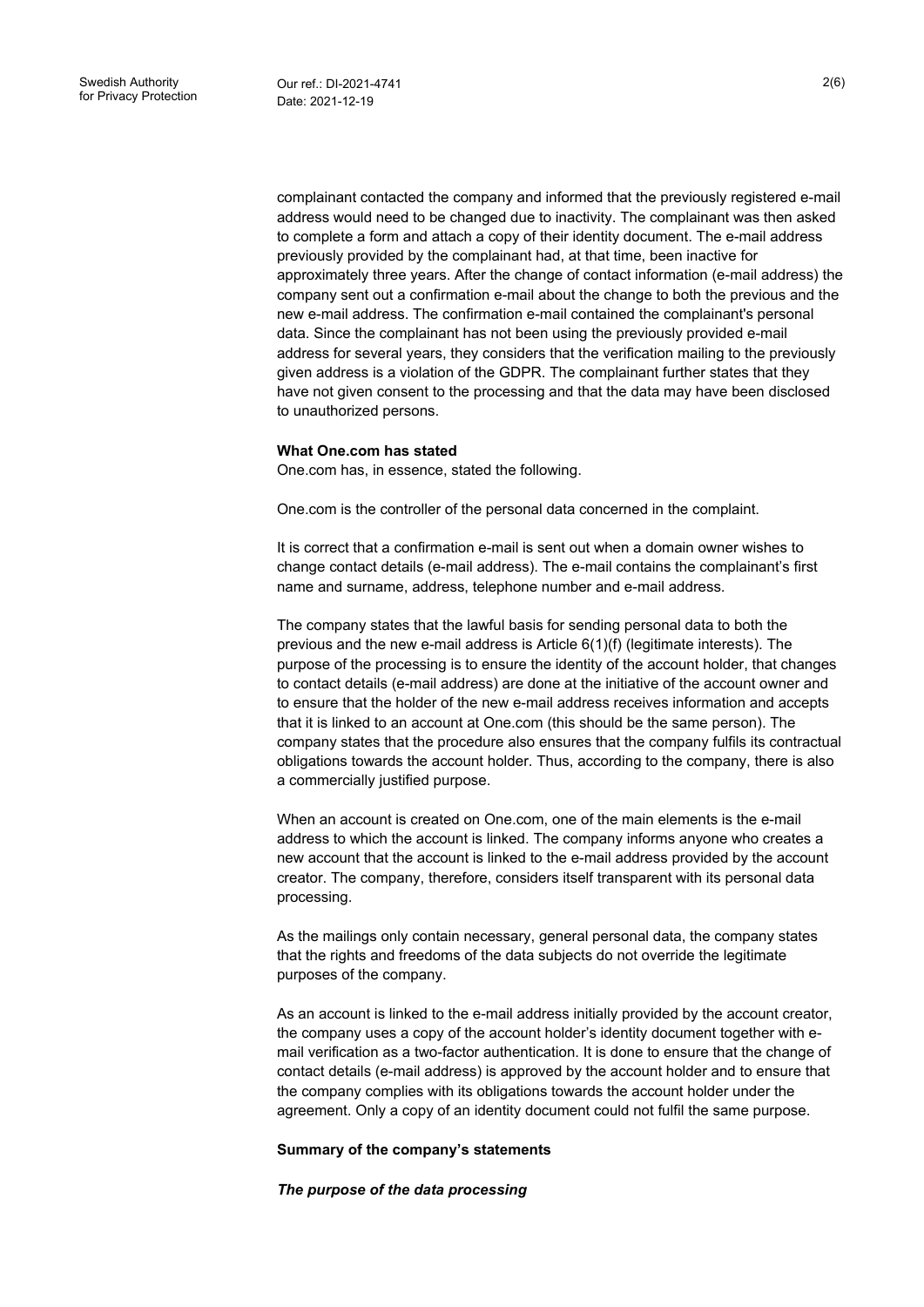The company states that they have an interest in processing personal data in the email verification for the following purposes:

- to ensure the identity of the account holder;
- to ensure that the change of contact details takes place at the initiative of the account owner;
- to ensure that the account holder of the new e-mail address accepts that the address is linked to an account at One.com; and
- to ensure that the company complies with its contractual obligations towards the account holder.

#### *The necessity of the data processing*

The company states that the processing of personal data in the e-mail verification is necessary because:

- the e-mail verification is part of a two-factor authentication of the account holder;
- only a copy of the identification document does not fulfil the purpose of verification; and
- the company needs to verify that the change to the contact information has been initiated by the account holder.

#### *Balancing of the legitimate purpose of the company and the rights and freedoms of the data subjects*

#### The nature of the personal data

The email contains the complainant's first name and surname, address, telephone number and e-mail address, which does not constitute sensitive personal data.

#### Reasonable expectations

The company considers that the personal data processing in question is transparent in relation to account holders because the company informs those who open an account with One.com that the account is linked to the email address chosen.

The company's view is that the fundamental rights and freedoms of the data subjects do not therefore override the interests of the company.

### **Justification of decisions**

#### **Applicable provisions**

In order for a personal data processing to be considered lawful, it is necessary that at least one of the conditions set out in Article 6(1) GDPR is fulfilled.

For processing to be able to rely on Article  $6(1)(f)$ , three conditions needs to be filled: (1) the controller or third party has a legitimate interest (legitimate interest), (2) the processing is necessary for the purposes of the legitimate interest (necessary) and (3) that the interests or fundamental rights and freedoms of the data subject do not override and require the protection of personal data (balance of interests).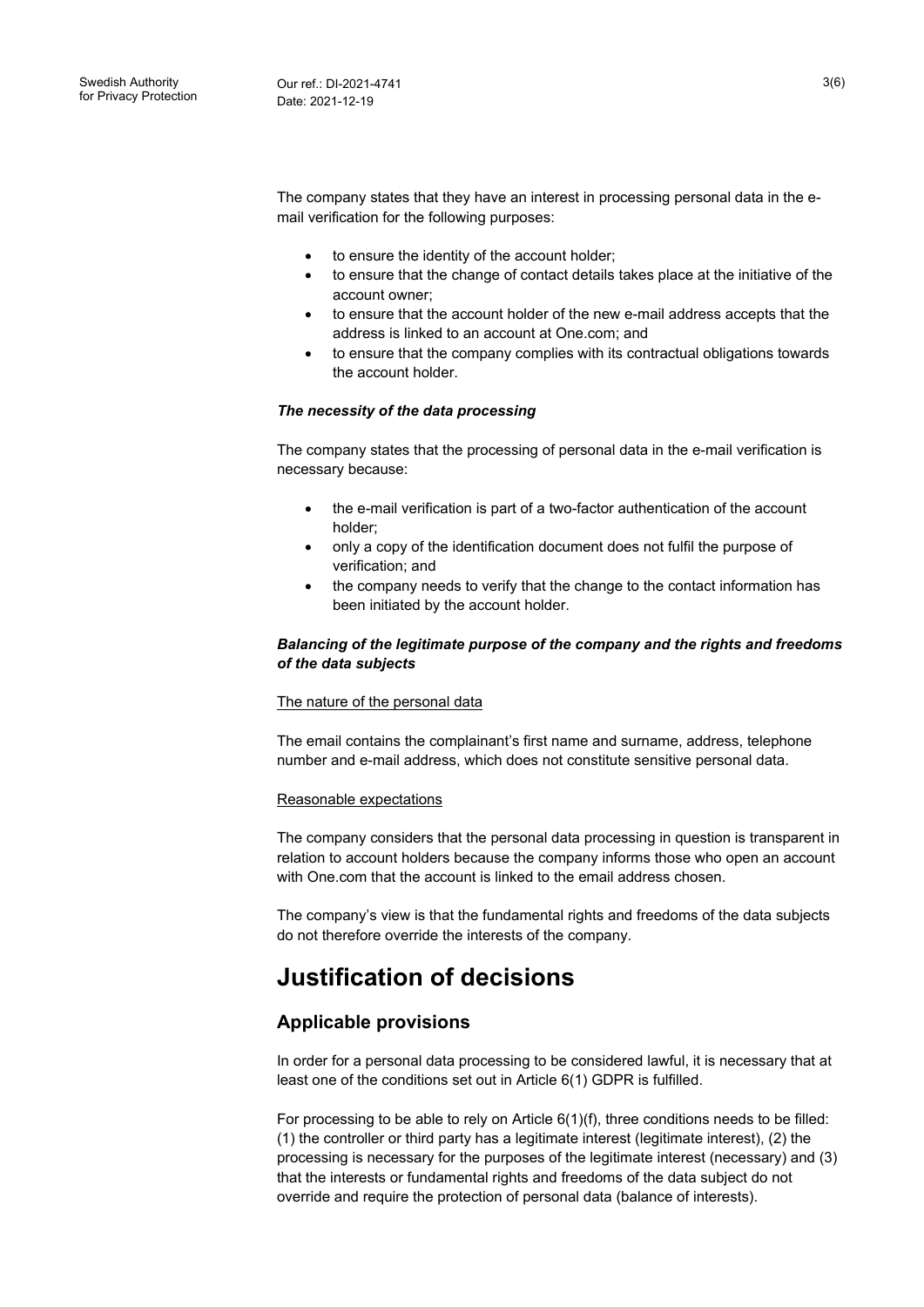It follows from the case-law of the Court of Justice of the European Union that exceptions and limitations to the protection of personal data must be limited to what is strictly necessary.<sup>2</sup> Furthermore, the condition required by Article  $6(1)(f)$  must be examined in conjunction with the principle of data minimisation (Article  $5(1)(c)$ ). This presupposes that the legitimate interest which the processing is intended to protect cannot reasonably be protected as effectively by other means which less adversely affect the fundamental rights and freedoms of data subjects, and that no more data than is necessary is processed. $3$ 

Recital 47 states that the legitimate interests of a controller may provide a legal basis for processing, provided that the interests or the fundamental rights and freedoms of the data subject are not overriding, taking into consideration the reasonable expectations of data subjects based on their relationship with the controller. Such legitimate interest could exist for example where there is a relevant and appropriate relationship between the data subject and the controller in situations such as where the data subject is a client or in the service of the controller. At any rate the existence of a legitimate interest would need careful assessment including whether a data subject can reasonably expect at the time and in the context of the collection of the personal data that processing for that purpose may take place. The interests and fundamental rights of the data subject could in particular override the interest of the data controller where personal data are processed in circumstances where data subjects do not reasonably expect further processing

### **Assessment of the Swedish Authority for Privacy Protection**

IMY considers that the interests presented by the company are justified, having regard in particular the fact that the processing of personal data contained in the e-mail verification:

- is part of a two-factor verification;
- ensures that the change of contact details has been initiated by the account holder; and
- ensures that the holder of the new registered e-mail address accepts that the address is linked to an account at One.com.

IMY has now to consider whether all the personal data contained in the confirmation emails were necessary in relation to the purpose. IMY does not dispute that the company sent confirmation e-mails to the complainant's previously registered and new e-mail address based on the legitimate interest. However, IMY considers that the purpose of the confirmation e-mails, to ensure that the contact details are changed by the right person, can be achieved without mentioning the complainant's first name, surname, address and telephone number. Given that all the personal data contained in the confirmation e-mail were not necessary to protect the legitimate interest, the processing is not lawful on the basis of legitimate interests.

IMY therefore finds that One.com has violated Article 6(1)(f) of the GDPR by processing personal data in a confirmation e-mail without it being necessary in relation to the purpose of the processing.

<sup>2</sup> Case C–13/16 Rīgas satiksme', Judgement of 4 May 2017, para. 30.

<sup>3</sup> Case C-708/18 TK v Asociatia de Proprietari bloc M5A-ScaraA, Judgement of 11 December 2019, paras. 46-51. The Court of Justice has also confirmed that that case-law continues to apply in the context of the GDPR; Case C-597/19 M.I.C.M, Judgement of 17 June 2021, para. 107.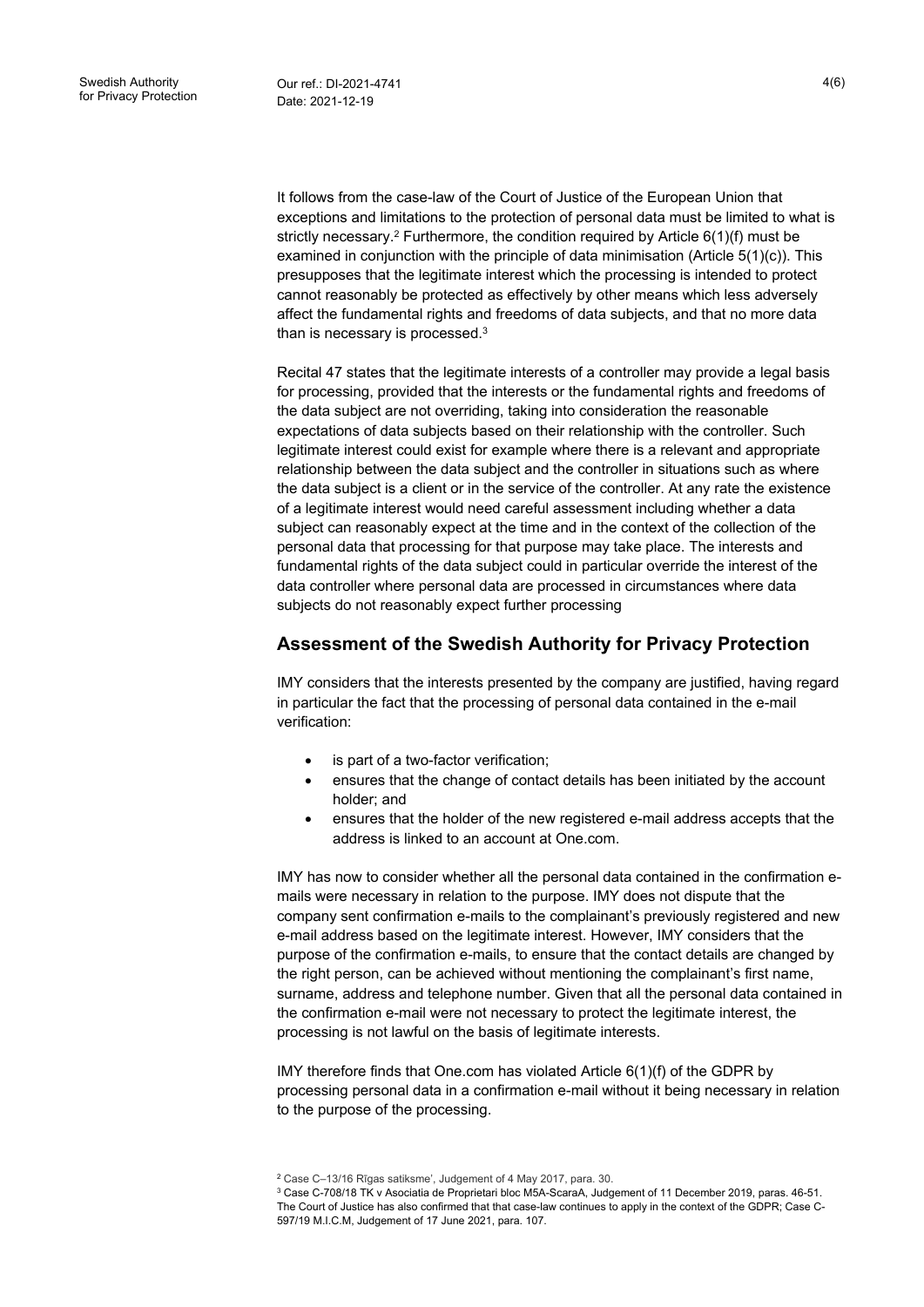### **Choice of corrective measure**

Pursuant to Article 58(2)(i) and Article 83(2) IMY has the authority to impose administrative fines in accordance with Article 83. Depending on the circumstances of the individual case, administrative fines may be imposed in addition to or instead of the other measures referred to in Article 58(2). Furthermore, Article 83(2) states which factors should be taken into account in decisions on whether administrative fines should be imposed and when determining the amount of the fine. In case of a minor infringement, IMY may, as stated in Recital 148, instead of imposing a sanction fee, issue a reprimand pursuant to Article 58(2)(b). In this assessment, regard shall be taken to aggravating and mitigating circumstances in the case, such as the nature of the infringement, severity and duration as well as previous infringement of relevance.

IMY notes the following relevant facts. The violation has affected one person and it has not concerned sensitive data. IMY has not previously established that the company has infringed the GDPR. Furthermore, the investigation has not shown that there has been any disclosure of personal data to a third party. One.com clearly informs its customers that they have an obligation to keep their contact details up to date.<sup>4</sup> At the time of the change, the applicant's previous e-mail address had been inactive for about three years. In an overall assessment of the circumstances and the nature of the infringement, IMY considers that it is a matter of a minor infringement within the meaning of recital 148 and that One.com should be given a reprimand pursuant to Article 58(2)(b) of the GDPR for the stated infringement.

The case is closed.

This decision has been made by the specially appointed decision-maker after presentation by legal advisor